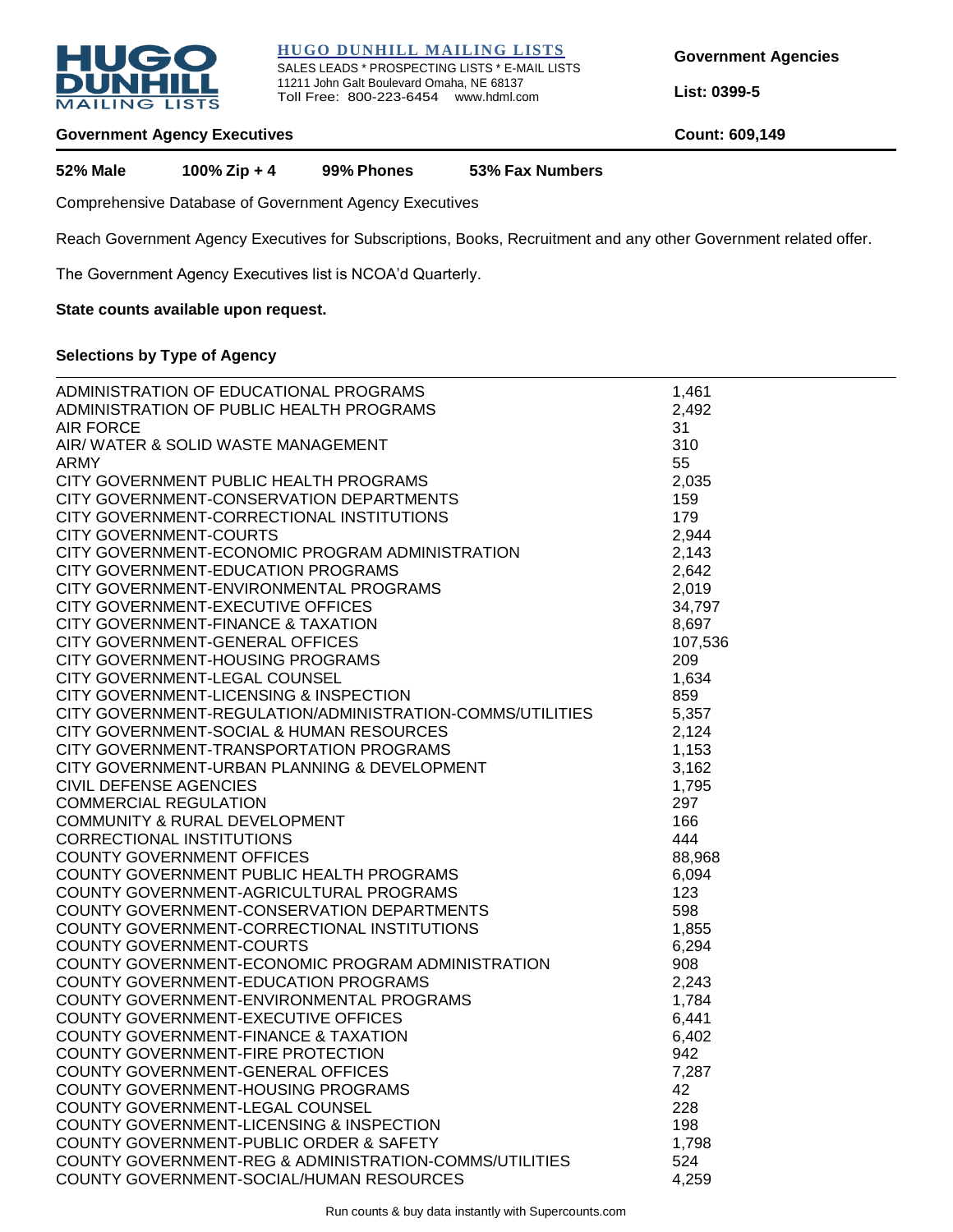

**Government Agencies** 

**List: 0399-5**

SALES LEADS \* PROSPECTING LISTS \* E-MAIL LISTS 11211 John Galt Boulevard Omaha, NE 68137 Toll Free: 800-223-6454 www.hdml.com

| COUNTY GOVERNMENT-TRANSPORTATION PROGRAMS               | 739    |
|---------------------------------------------------------|--------|
| COUNTY GOVERNMENT-URBAN PLANNING & DEVELOPMENT          | 651    |
| COUNTY GOVERNMENT-VETERANS AFFAIRS ADMIN                | 100    |
| <b>COURTS</b>                                           | 165    |
| DEPARTMENT OF MOTOR VEHICLES                            | 1,476  |
| DEPARTMENT OF SOCIAL SECURITY                           | 25     |
|                                                         |        |
| DEPARTMENT OF VETERAN AFFAIRS                           | 120    |
| <b>EXECUTIVE &amp; LEGISLATIVE OFFICES</b>              | 286    |
| <b>FEDERAL GOVERNMENT OFFICES</b>                       | 21,494 |
| FEDERAL GOVERNMENT PUBLIC HEALTH PROGRAMS               | 1,412  |
| FEDERAL GOVERNMENT-AGRICULTURAL PROGRAMS                | 1,473  |
| FEDERAL GOVERNMENT-CONSERVATION DEPARTMENTS             | 5,211  |
| FEDERAL GOVERNMENT-CORRECTIONAL INSTITUTIONS            | 595    |
| FEDERAL GOVERNMENT-COURTS                               | 847    |
| FEDERAL GOVERNMENT-ECONOMIC PROGRAM ADMINISTRATION      | 1,040  |
|                                                         |        |
| FEDERAL GOVERNMENT-ENVIRONMENTAL PROGRAMS               | 803    |
| FEDERAL GOVERNMENT-EXECUTIVE OFFICES                    | 10,999 |
| FEDERAL GOVERNMENT-FINANCE & TAXATION                   | 493    |
| FEDERAL GOVERNMENT-GENERAL OFFICES                      | 2,292  |
| FEDERAL GOVERNMENT-HOUSING PROGRAMS                     | 452    |
| FEDERAL GOVERNMENT-LEGAL COUNSEL                        | 694    |
| FEDERAL GOVERNMENT-LICENSING/INSPECTION                 | 1,203  |
| FEDERAL GOVERNMENT-NATIONAL SECURITY                    | 3,017  |
| FEDERAL GOVERNMENT-POLICE                               | 1,286  |
|                                                         |        |
| FEDERAL GOVERNMENT-PUBLIC ORDER & SAFETY                | 480    |
| FEDERAL GOVERNMENT-REG & ADMINISTRATION-COMMS/UTILITIES | 2,069  |
| FEDERAL GOVERNMENT-SOCIAL & HUMAN RESOURCES             | 315    |
| FEDERAL GOVERNMENT-TRANSPORTATION PROGRAMS              | 11,856 |
| FEDERAL GOVERNMENT-URBAN PLANNING & DEVELOPMENT         | 538    |
| FEDERAL GOVERNMENT-VETERANS AFFAIRS ADMIN               | 498    |
| <b>FIRE DEPARTMENTS</b>                                 | 30,640 |
| <b>FIRE EMERGENCY CALLS</b>                             | 29     |
| <b>FIRE PROTECTION</b>                                  | 48     |
| GENERAL ECONOMIC PROGRAM ADMINISTRATION                 | 757    |
|                                                         |        |
| <b>GENERAL GOVERNMENT</b>                               | 429    |
| <b>GOVERNMENT HEALTH &amp; WELFARE AGENCIES</b>         | 489    |
| GOVERNMENT MENTAL HEALTH PROGRAMS                       | 10     |
| GOVERNMENT OFFICES-AUTHORITIES/COMMISSIONS              | 83     |
| <b>GOVERNMENT-AIR &amp; WATER RESOURCES</b>             | 1,722  |
| <b>GOVERNMENT-CITY &amp; TOWN</b>                       | 10     |
| GOVERNMENT-COMMODITIES REGULATION                       | 55     |
| GOVERNMENT-CONSERVATION                                 | 915    |
| GOVERNMENT-CONSUMER PROTECTIONS                         | 20     |
| <b>GOVERNMENT-EDUCATION PROGRAMS</b>                    |        |
|                                                         | 2,152  |
| GOVERNMENT-LEGISLATIVE                                  | 367    |
| <b>GOVERNMENT-PUBLIC FINANCE</b>                        | 81     |
| GOVERNMENT-REGIONAL AGENCIES                            | 222    |
| GOVERNMENT-SOCIAL & MANPOWER PROGRAMS                   | 195    |
| GOVERNMENT-TRANSPORTATION PROGRAMS                      | 516    |
| <b>GOVERNMENT-WATER CONTROL &amp; QUALITY</b>           | 19     |
| <b>HOUSING PROGRAMS</b>                                 | 767    |
| <b>INTERNATIONAL AFFAIRS</b>                            | 2,331  |
| <b>JUSTICE OF THE PEACE</b>                             | 189    |
| LEGAL COUNSEL & PROSECUTION                             |        |
|                                                         | 4,890  |
| LOCAL GOVERNMENT EXECUTIVE & LEGISLATIVE OFFICES        | 1,392  |
| <b>MARINE CORPS</b>                                     | 25     |
| <b>MILITARY BASES</b>                                   | 42     |
| NATIONAL SECURITY                                       | 611    |
| NATIVE AMERICAN GOVERNMENT OFFICES                      | 2,333  |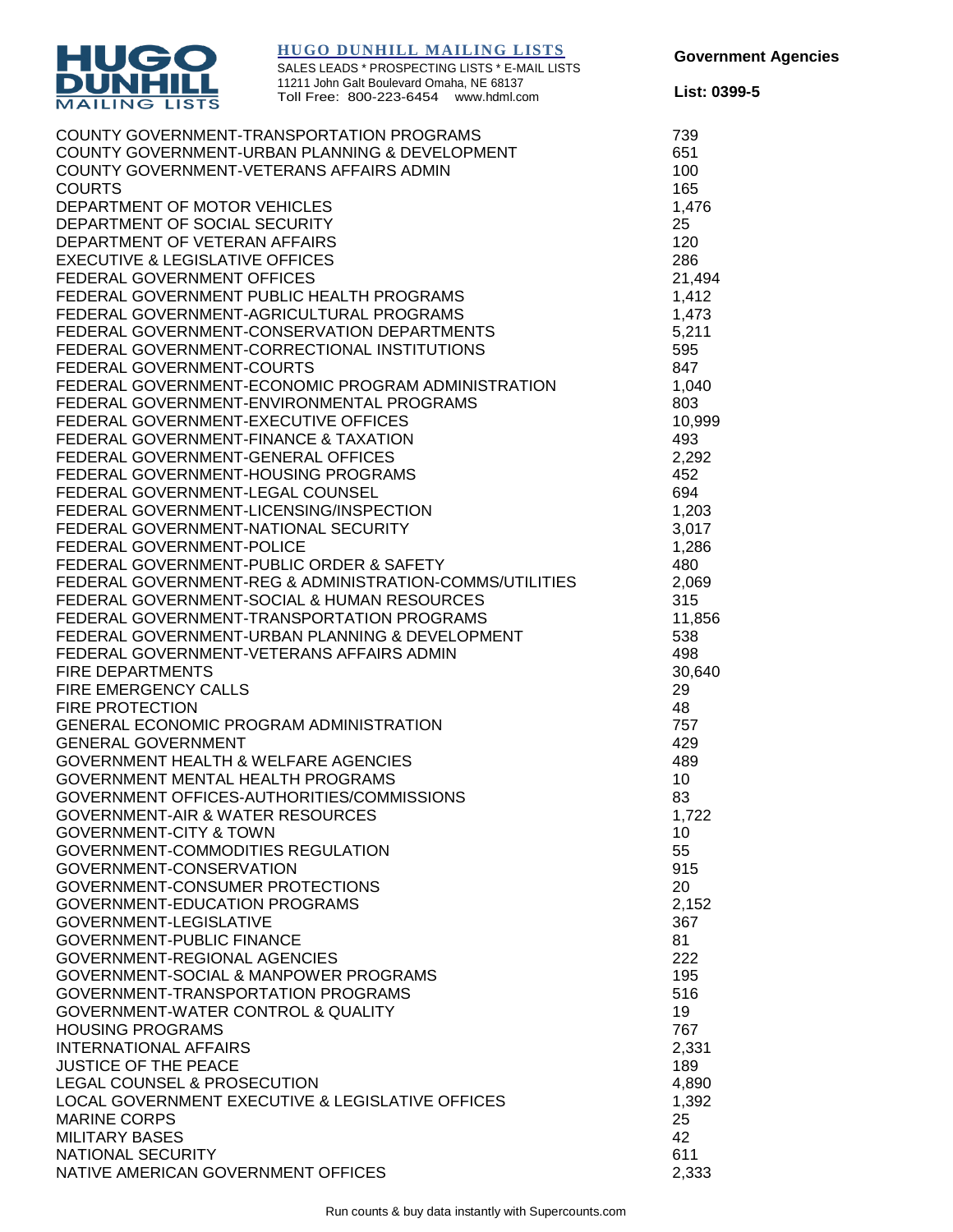

SALES LEADS \* PROSPECTING LISTS \* E-MAIL LISTS 11211 John Galt Boulevard Omaha, NE 68137 Toll Free: 800-223-6454 www.hdml.com

**List: 0399-5**

| POLICE DEPARTMENTS                                    | 22,960 |
|-------------------------------------------------------|--------|
| POLICE PROTECTION                                     | 271    |
| PORT AUTHORITIES                                      | 113    |
| PUBLIC ADMINISTRATORS                                 | 15     |
| PUBLIC ORDER & SAFETY                                 | 35     |
| REGULATION/ADMINISTRATION OF TRANSPORTATION           | 182    |
| <b>SHERIFFS OFFICE</b>                                | 7,266  |
| SPACE RESEARCH & TECHNOLOGY                           | 339    |
| <b>STATE GOVERNMENT OFFICES</b>                       | 47,126 |
| STATE GOVERNMENT-AGRICULTURAL PROGRAMS                | 1,093  |
| STATE GOVERNMENT-CONSERVATION DEPARTMENTS             | 2,485  |
| STATE GOVERNMENT-CORRECTIONAL INSTITUTIONS            | 2,603  |
| <b>STATE GOVERNMENT-COURTS</b>                        | 1,799  |
| STATE GOVERNMENT-ECONOMIC PROGRAM ADMINISTRATION      | 1,186  |
| STATE GOVERNMENT-EDUCATION PROGRAMS                   | 15,721 |
| STATE GOVERNMENT-ENVIRONMENTAL PROGRAMS               | 4,853  |
| STATE GOVERNMENT-EXECUTIVE OFFICES                    | 12,673 |
| STATE GOVERNMENT-FINANCE & TAXATION                   | 8,146  |
| STATE GOVERNMENT-FIRE PROTECTION                      | 223    |
| STATE GOVERNMENT-GENERAL OFFICES                      | 4,160  |
| STATE GOVERNMENT-HOUSING PROGRAMS                     | 131    |
| STATE GOVERNMENT-LEGAL COUNSEL                        | 16     |
| STATE GOVERNMENT-LICENSING & INSPECTION               | 2,333  |
| STATE GOVERNMENT-NATIONAL SECURITY                    | 1,251  |
| <b>STATE GOVERNMENT-POLICE</b>                        | 4,843  |
| STATE GOVERNMENT-PUBLIC HEALTH PROGRAMS               | 4,366  |
| STATE GOVERNMENT-PUBLIC ORDER & SAFETY                | 326    |
| STATE GOVERNMENT-REG & ADMINISTRATION-COMMS/UTILITIES | 671    |
| STATE GOVERNMENT-SOCIAL/HUMAN RESOURCES               | 6,068  |
| STATE GOVERNMENT-TRANSPORTATION PROGRAMS              | 5,234  |
| STATE GOVERNMENT-VETERANS AFFAIRS ADMIN               | 619    |
| <b>STATE HIGHWAY PATROL</b>                           | 28     |
| <b>TRANSIT SYSTEM AUTHORITIES</b>                     | 597    |
| URBAN & COMMUNITY DEVELOPMENT                         | 95     |
| US ARMED FORCE RECRUITING                             | 3,022  |
| UTILITIES REGULATION & ADMINISTRATION                 | 620    |
| WIND & WATER EROSION CONTROL AGENCY                   | 9      |
|                                                       |        |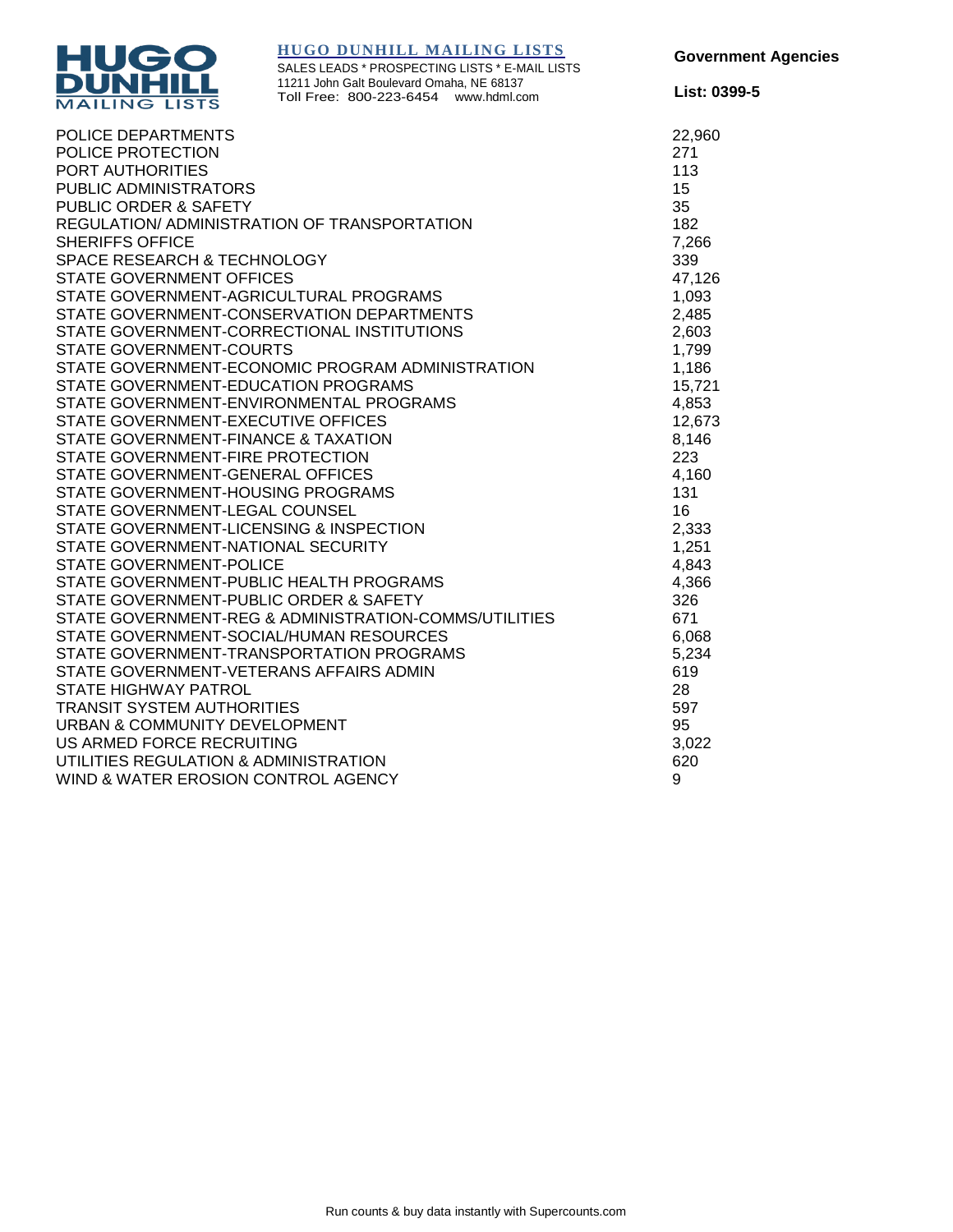

SALES LEADS \* PROSPECTING LISTS \* E-MAIL LISTS 11211 John Galt Boulevard Omaha, NE 68137 Toll Free: 800-223-6454 www.hdml.com

**List: 0399-5**

# **Selections by Job Function**

| <b>ACCOUNT EXECUTIVE</b>            | 2,039   |
|-------------------------------------|---------|
| <b>ADMINISTRATION</b>               | 30,164  |
| ADMINISTRATIVE\ DIR\ MGR            | 189,249 |
| AGNET                               | 110     |
| <b>ANALYST - CLOSELY HELD COMPS</b> | 246     |
| <b>ASSISTANTS</b>                   | 10,799  |
| <b>ASSOCIATE</b>                    | 288     |
| <b>ATTORNEY</b>                     | 3,573   |
| <b>AUDITOR</b>                      | 225     |
| <b>BOARD OF DIRECTORS</b>           | 3,014   |
| <b>BRANCH MANAGER</b>               | 386     |
| <b>BUSINESS MANAGER</b>             | 733     |
| CHAIRMAN                            | 1,306   |
| CHIEF                               | 285     |
| CHIEF ACCOUNTANT                    | 698     |
| <b>CHIEF ENGINEER</b>               | 737     |
| CHIEF EXECUTIVE OFFICER             | 5,163   |
| CHIEF FINANCIAL OFFICER             | 1,105   |
| CHIEF INFORMATION OFFICER           | 9,522   |
| <b>CHIEF OPERATING OFFICER</b>      | 5,578   |
| <b>CITY MANAGER</b>                 | 318     |
| <b>CIVIL ENGINEER</b>               | 111     |
| <b>COLLEGE RELATIONS MANAGER</b>    | 1,463   |
| <b>COMMISSIONER</b>                 | 588     |
| <b>COMPUTER ENGINEER</b>            | 170     |
| CONSULTANT                          | 185     |
| CONTROLLER                          | 723     |
| <b>COORDINATOR</b>                  | 117     |
| <b>COUNCIL MEMBER</b>               | 991     |
| DEVELOPMENT DIRECTOR                | 251     |
| <b>DIRECTOR</b>                     | 17,034  |
| <b>EXECUTIVE DIRECTOR</b>           | 14,248  |
| <b>EXECUTIVE VICE PRESIDENT</b>     | 238     |
| <b>FACILITY MANAGER</b>             | 302     |
| <b>FINANCE MANAGER</b>              | 9,591   |
| <b>FINANCIAL MANAGER</b>            | 6,295   |
| <b>GENERAL COUNSEL</b>              | 1,069   |
| <b>GENERAL MANAGER</b>              | 915     |
| <b>GOVERNMENT AFFAIRS MANAGER</b>   | 6,062   |
| HUMAN RESOURCES ADMINISTRATOR       | 8,032   |
| <b>INSPECTOR</b>                    | 137     |
| JUDGE                               | 130     |
| LIBRARIAN                           | 783     |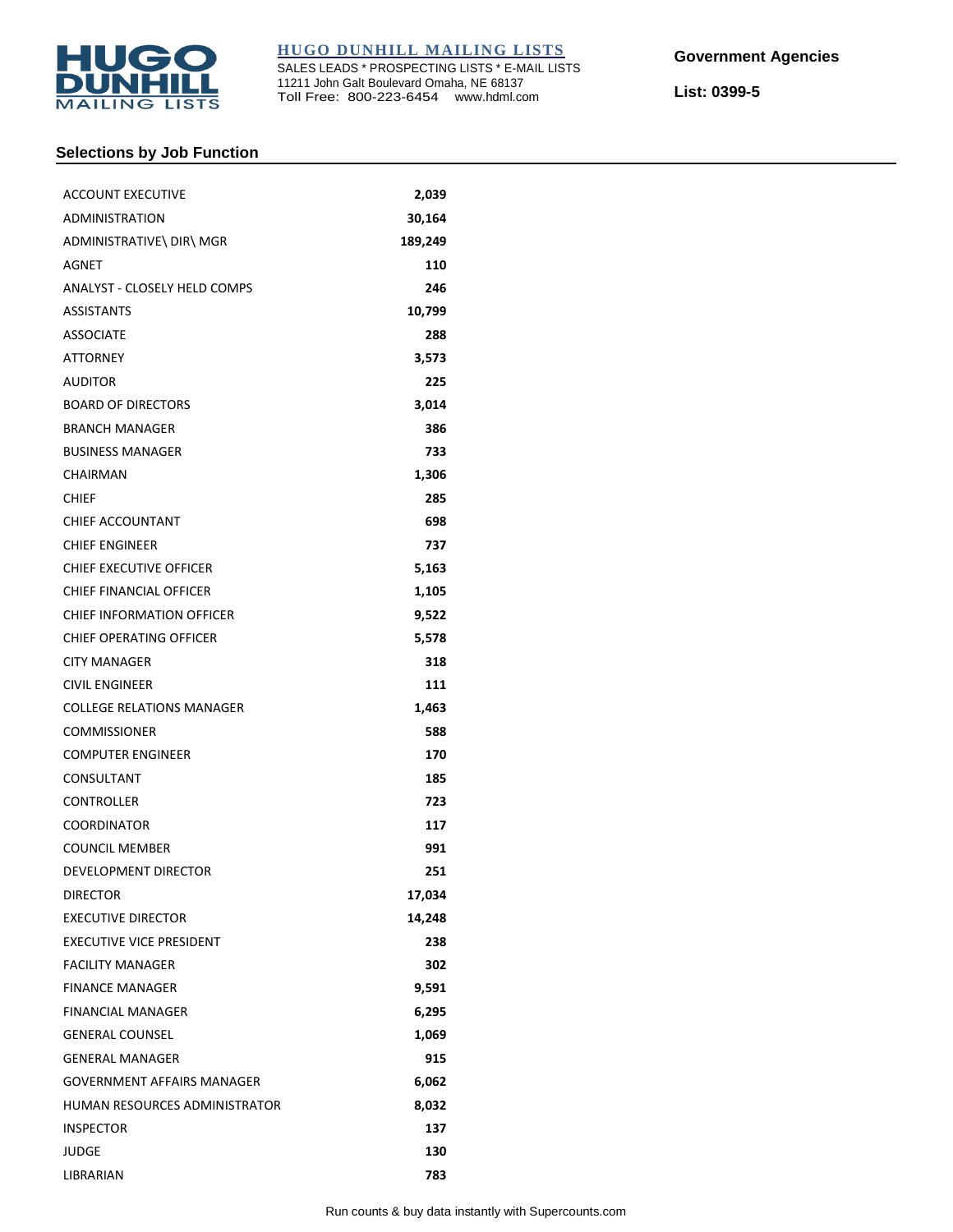

SALES LEADS \* PROSPECTING LISTS \* E-MAIL LISTS 11211 John Galt Boulevard Omaha, NE 68137 Toll Free: 800-223-6454 www.hdml.com

**List: 0399-5**

| <b>MAINTENANCE ENGINEER</b>         | 5,182  |
|-------------------------------------|--------|
| <b>MANAGER INFORMATION SERVICES</b> | 3,810  |
| <b>MANUFACTURING VICE PRESIDENT</b> | 628    |
| <b>MARKETING -SALES MANAGER</b>     | 921    |
| <b>MAYOR</b>                        | 1,283  |
| <b>MECHANICAL ENGINEER</b>          | 2,995  |
| <b>MEDICAL DIRECTOR</b>             | 336    |
| NETWORK MANAGER/ DIR/ VP            | 2,113  |
| <b>OFFICE MANAGER</b>               | 973    |
| <b>OFFICER</b>                      | 613    |
| <b>OPERATIONS MANAGER</b>           | 7,152  |
| OTHER MANAGERS                      | 235    |
| <b>OWNER</b>                        | 799    |
| <b>PARTNER</b>                      | 31,789 |
| PERSONNEL DIRECTOR                  | 1,274  |
| PRESIDENT                           | 4,625  |
| PRODUCTION MANAGER                  | 2,345  |
| <b>PROFESSOR</b>                    | 1,733  |
| PROGRAM DIRECTOR                    | 820    |
| PROGRAMMER                          | 150    |
| PROJECT MANAGER                     | 957    |
| PUBLIC WORKS SUPERINTENDENT         | 787    |
| PURCHASING DIRECTOR/AGENT           | 3,335  |
| <b>REAL ESTATE MANAGER</b>          | 460    |
| RELIGIOUS/MINISTER/PASTOR/PRIEST    | 105    |
| <b>RESEARCH DIRECTOR</b>            | 710    |
| RETAIL - SALES & MARKETING          | 971    |
| SALES MANAGER                       | 347    |
| <b>SECRETARY</b>                    | 1,241  |
| <b>SENIOR EXECUTIVE</b>             | 129    |
| SENIOR VICE PRESIDENT               | 201    |
| <b>SHERIFF</b>                      | 362    |
| <b>SUPERVISOR</b>                   | 144    |
| <b>SYSTEM MANAGER</b>               | 3,154  |
| <b>TEACHER</b>                      | 8,528  |
| TECHNICAL DIRECTOR                  | 1,012  |
| TREASURER                           | 509    |
| <b>TRUSTEE</b>                      | 199    |
| <b>VICE CHAIRMAN</b>                | 101    |
| VICE PRESIDENT OF MARKETING         | 18,524 |
| VICE PRESIDENT OF SALES             | 1,168  |
| <b>VICE PRESIDENT</b>               | 1,506  |